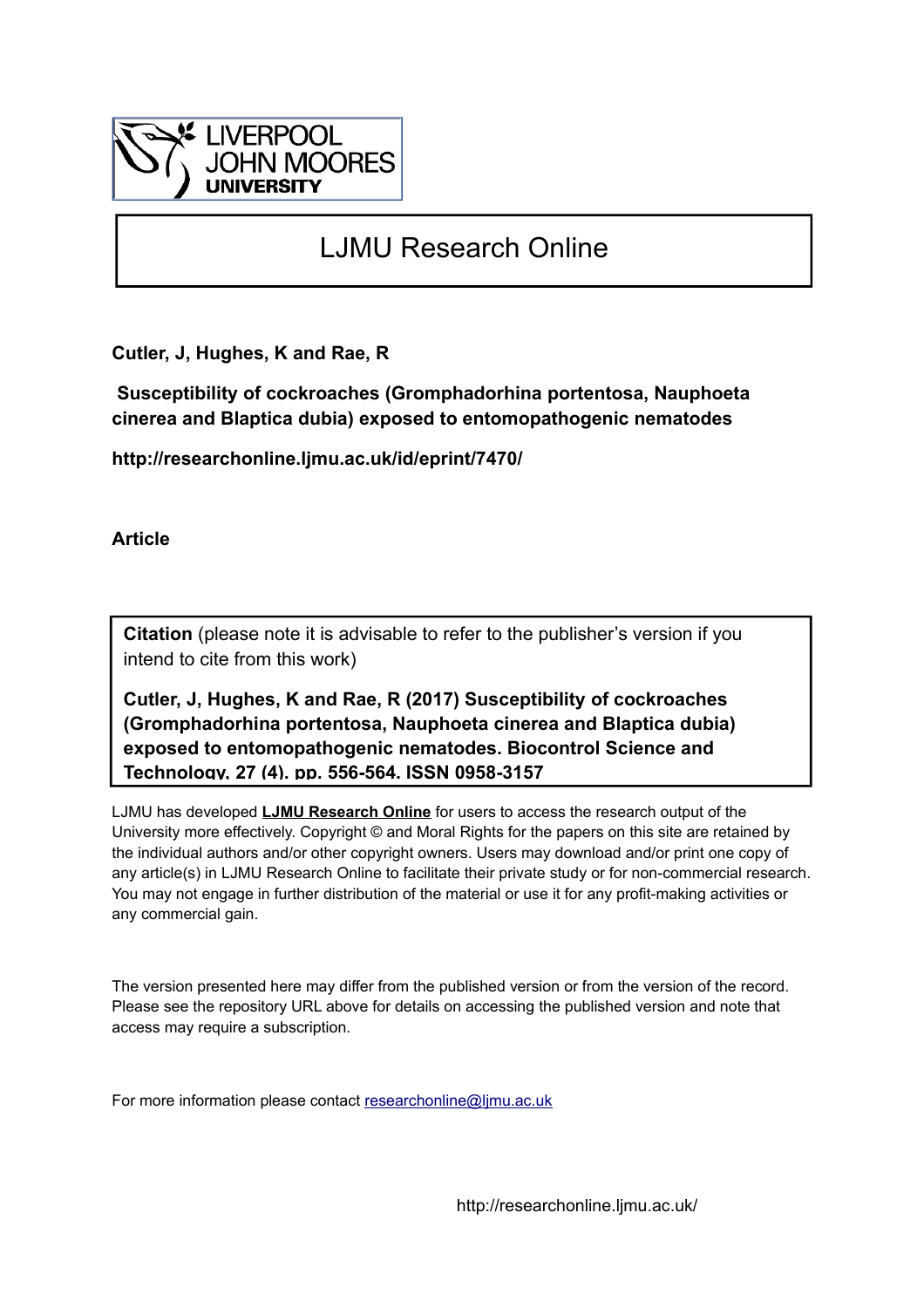| $\mathbf{1}$   |                                                                                    |
|----------------|------------------------------------------------------------------------------------|
| $\overline{2}$ | Susceptibility of cockroaches (Gromphadorhina portentosa,                          |
| 3              | <i>Nauphoeta cinerea</i> and <i>Blaptica dubia</i> ) exposed to                    |
| 4              | entomopathogenic nematodes                                                         |
| 5              |                                                                                    |
| 6              | James Cutler <sup>a</sup> , Kathryn Hughes <sup>a</sup> and Robbie Rae*            |
| 7              |                                                                                    |
| 8              | Liverpool John Moores University, School of Natural Sciences and Psychology, Byrom |
| 9              | Street, Liverpool, L33AF, UK.                                                      |
| 10             | Running head: Cockroach susceptibility to entomopathogenic nematodes               |
| 11             | *Corresponding author: R. Rae; r.g.rae@ljmu.ac.uk,                                 |
| 12             | <sup>a</sup> both authors contributed equally                                      |
| 13             |                                                                                    |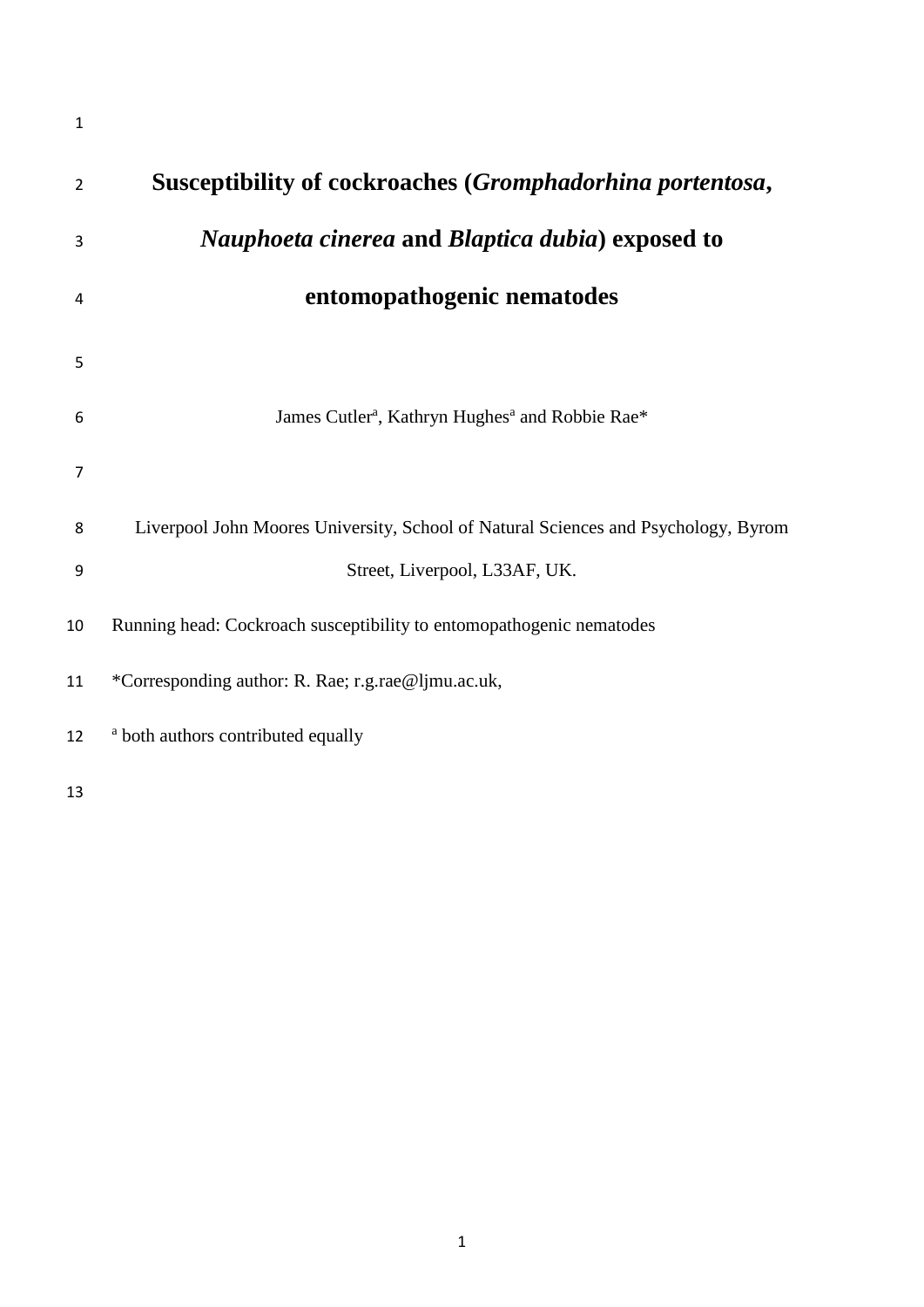#### **Abstract**

 Cockroaches are major pests, vectors of pathogenic bacteria and induce allergies. Current control methods use chemical pesticides, but they can be ineffective and costly and there are reports of resistance in the field, hence new control methods are needed. There are conflicting reports about the susceptibility of cockroaches to entomopathogenic nematodes (EPNs) so we investigated if EPNs could kill several diverse cockroach species including the Madagascan hissing roach (*Gromphadorhina portentosa*), the Lobster roach (*Nauphoeta cinerea*) and *Blaptica dubia.* Female adult cockroaches were exposed to either commercial products containing *Steinernema kraussei* or a combination of *Heterorhabditis* spp. and *Steinernema* 10 spp. at 50 and 150 nematodes per  $cm<sup>2</sup>$  for 21 days. We also monitored feeding and the numbers of infective juveniles that were produced from each cockroach corpse. We found that *S. kraussei* were harmless to all cockroach species (at both doses) but when exposed to a mixture of *Heterorhabditis* spp. and *Steinernema* spp. *B. dubia* died after 6 days and its feeding was strongly inhibited. We also found that the mixture of *Heterorhabditis* spp. and *Steinernema* spp. could proliferate in the cadavers of *B. dubia* whilst *S. kraussei* could only reproduce in *G. portentosa* and *B. dubia* but not *N. cinerea*. In conclusion, *S. kraussei* was harmless to all three cockroach species but *B. dubia* were killed when exposed to *Heterorhabditis* spp. and *Steinernema* spp., highlighting the differences in the host range of EPNs.

**Keywords**: Cockroaches, entomopathogenic nematodes, host range, parasites.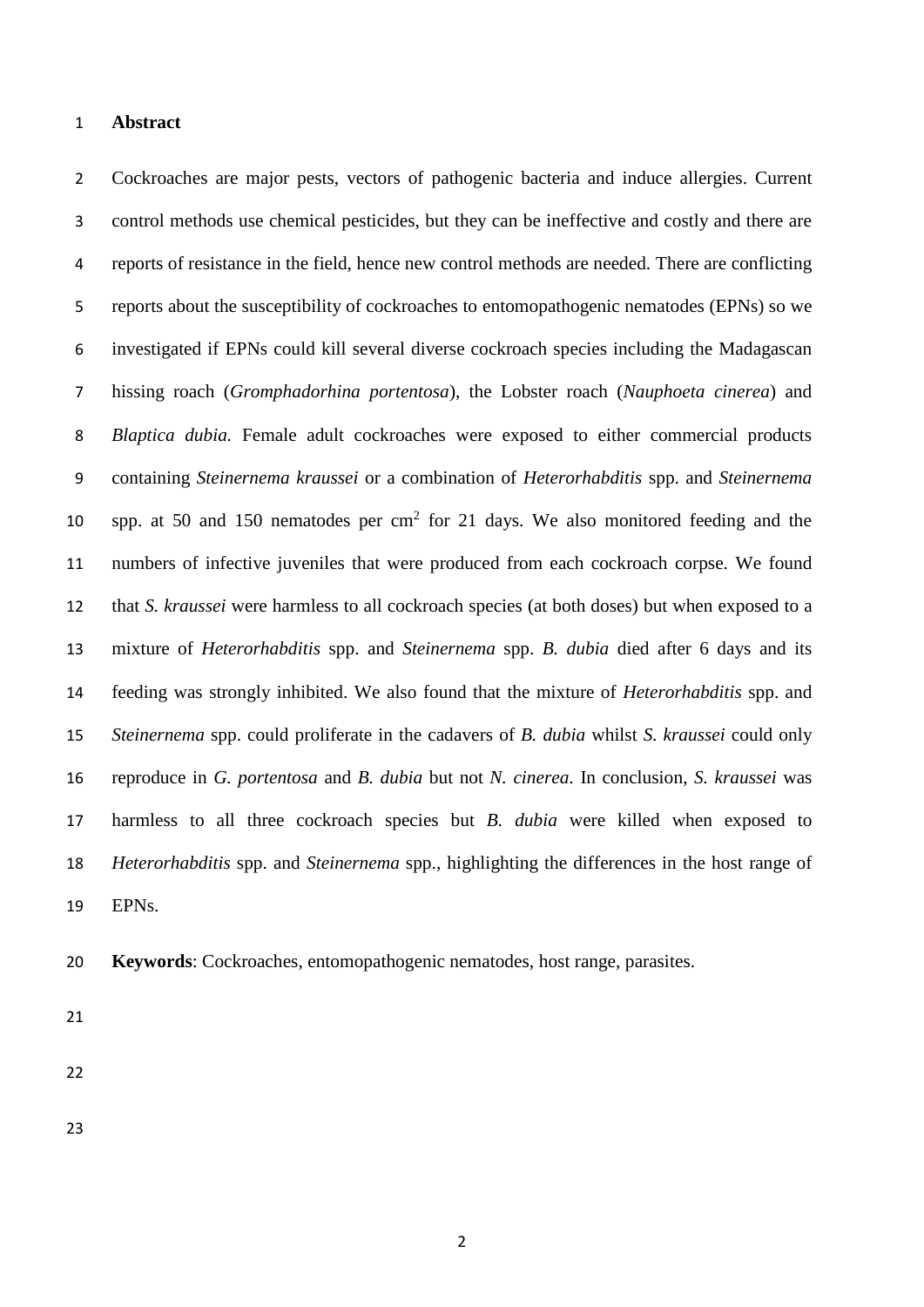## **1. Introduction**

 There are more than 4000 cockroach species throughout the world, which live in forests, grasslands, sand dunes and caves (Bell, 1981). Some pestiferous species such as the American cockroach (*Periplaneta americana*)*,* the German cockroach (*Blattella germanica*) and the Oriental cockroach (*Blatta orientalis*) live in urban environments and feed on decaying food and waste (Eggleston and Arruda, 2001). As well as being a significant pest species these cockroaches can produce asthma-triggering allergens and can vector pathogenic organisms (Rosenstrich et al., 1997; Ahmed et al., 2011). They are usually controlled by using bait formulations containing toxic ingredients such as sulfluramid, fipronil and imidacloprid (Rust et al., 1995). However, multi-chemical resistance to these insecticides has been reported (Ko et al., 2015) and there are health risks associated with using these chemicals, therefore new methods of control are needed.

 Entomopathogenic nematodes (EPNs) of the families Steinernematidae and Heterorhabditidae, have been formulated into biological control agents and have been used successfully in targeting multiple agricultural and horticultural pest species (Campos-Herrera, 2015). When applied to soil EPNs seek out their insect hosts and enter through natural body openings such as the mouth, anus or spiracles (Grewal et al., 2001), where they release a lethal symbiotic bacterium: *Xenorhabdus* spp. for *Steinernema* spp. and *Photorhabdus* spp. for *Heterorhabditis* spp. (Forst et al., 1997). The bacteria multiply in the host and cause septicaemia and death within 48 hours (Smart, 1995). The nematodes reproduce within the host, releasing thousands of infective juveniles to find and parasitise new hosts. EPNs are able to kill many different insect species (Gaugler, 2002) however; there are conflicting reports about the host range of EPNs when exposed to cockroaches. For example, Zervos and Webster (1989) state that *Heterorhabditis heliothidis* can kill all instars of *P. americana* but Maketon et al. (2010) reported poor levels of control by *Heterorhabditis* species. Also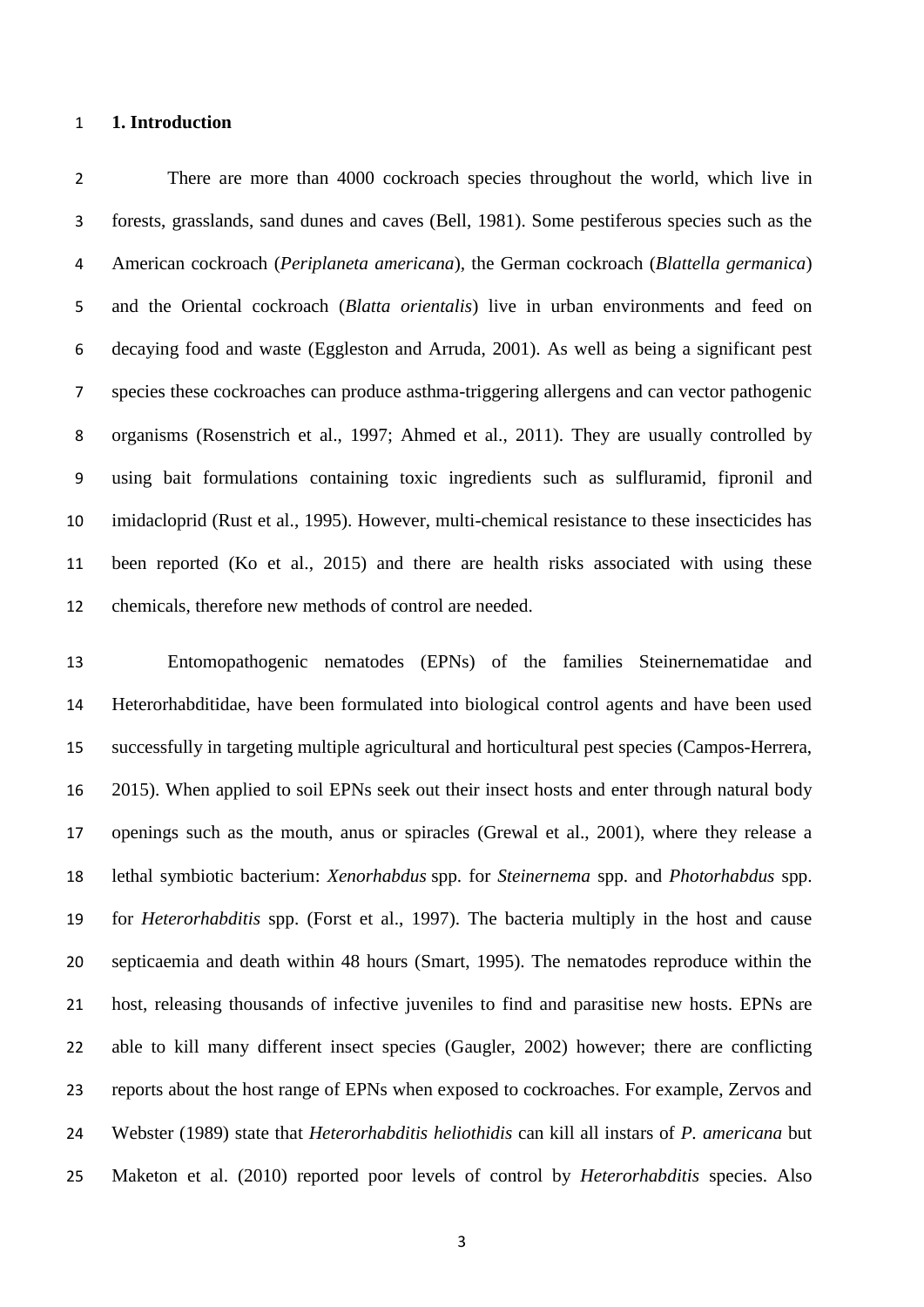Koehler et al. (1992) showed that *Steinernema carpocapsae* could kill cockroaches but their efficacy is dependant on the gender of the cockroach.

 Here we decided to investigate the host range of EPNs exposed to three species of cockroach including the Madagascan hissing roach (*Gromphadorhina portentosa*), the Lobster Roach (*Nauphoeta cinerea*) and *Blaptica dubia*. *B. dubia* is found in Central and South America, where it lives in areas of high temperatures and moisture; it is not a serious pest and it commonly used for pet food (Hussein and Hoffmann, 2013). *N. cinerea* has been used in many behavioural and sexual selection studies (Kou et al., 2009) but there is little know about its natural history (Kambhampati et al., 2013). The Madagascar hissing cockroach (*G. portentosa*) is a large, immobile species that lives in dry litter on the tropical rain forest floor in Madagascar and there is little known about its natural ecology and behaviour (Yoder and Grojean, 1997). As only several species of cockroach have been tested for their susceptibility to EPNs and there are conflicting reports of the efficacy of EPNs killing cockroaches (Koehler et al., 1992; Zervos and Webster., 1989; Maketon et al., 2010) we decided to investigate if these three species were susceptible to single species or mixtures of EPNs. Instead of isolating natural species of EPNs we used commercial products containing *S. kraussei* or a mixture of *Steinernema* spp. and *Heterorhabditis* spp. that can be purchased easily (Campos-Herrera, 2015). We used a mixture of EPN species to examine whether a combination of *Steinernema* spp. and *Heterorhabditis* spp. may be more effective than single species. Ultimately, this research could increase our understanding of the host range of commercially important EPNs and discover if these previously untested cockroach species are able to cope with EPN infection.

## **2. Materials and methods**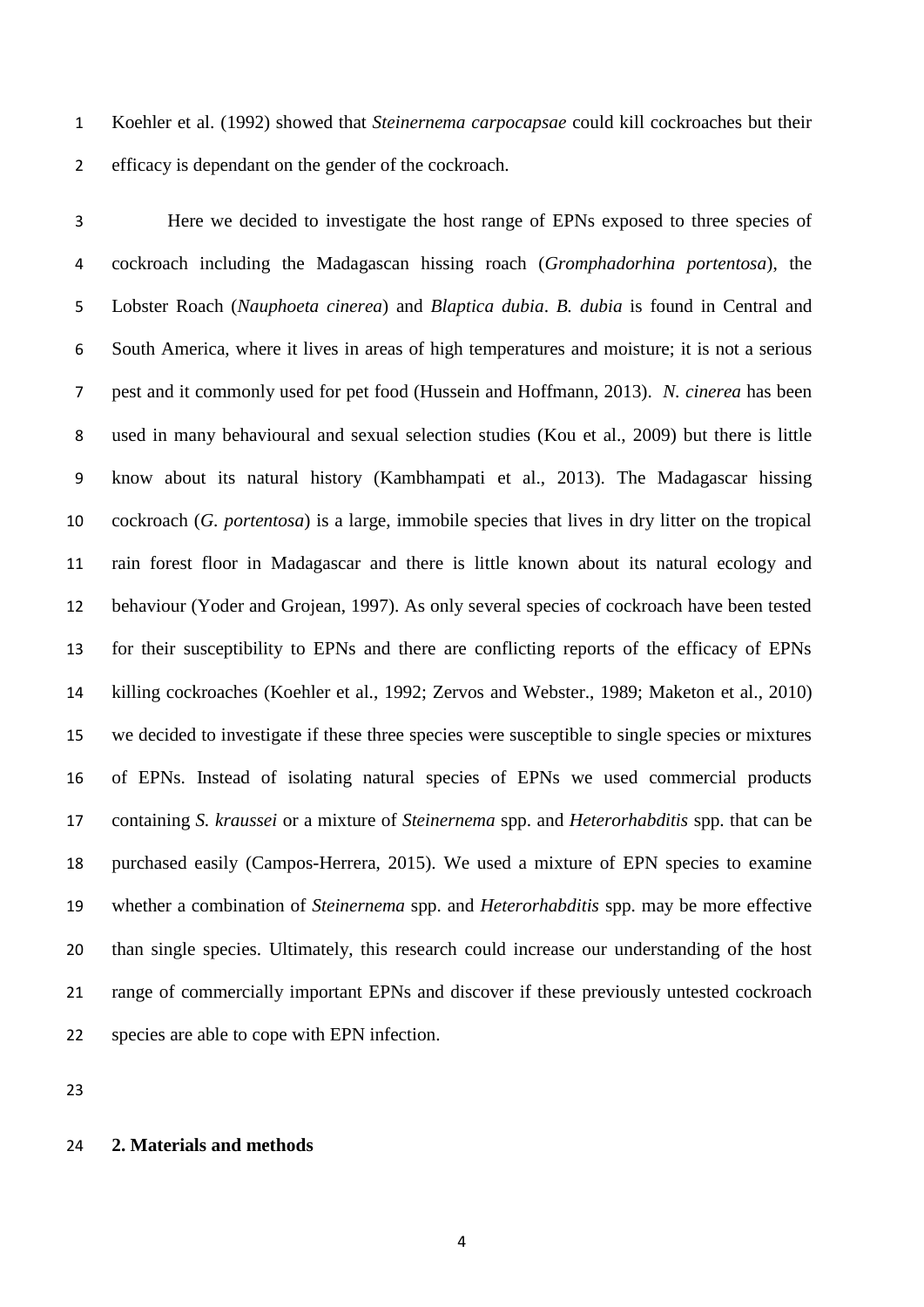#### **2.1 Nematodes and insects**

 Nematodes ("Vine weevil killer" and "Grow your own") were purchased from BASF, U.K. Vine Weevil Killer (VW) Nemasys® contains *S. kraussei* and Grown Your Own (GYO) Nemasys® contains a mixture of *Steinernema* spp. and *Heterorhabditis* spp., the exact species of each was not disclosed by the manufacturer. Nematodes were stored at 15°C until use. Adult female cockroaches (*G. portentosa*, *N. cinerea* and *B. dubia*) (3-4 months old) were purchased from Zoocentre and stored in non-airtight plastic boxes with egg cartons and were fed lettuce *ad libitum*. They were kept for 14 days prior to experiments to make sure there was no natural infection or death by nematodes or other parasites.

## **2.2 Assessing the susceptibility of cockroaches to EPNs**

 Boxes (12.5 cm x 5.6 cm x 6 cm) were filled with 40 g of soil. Cockroaches were exposed to either 3,500 or 10,500 nematodes per box, which corresponds to the field 13 application rates of 50 or 150 nematodes per  $\text{cm}^2$ , respectively (Campos-Herrera, 2015). It must be noted that we could not distinguish between the *Steinernema* spp. and *Heterorhabditis* spp. in Grown Your Own (GYO). There were also 3 plastic boxes, which received no nematodes and acted as the control. Five female adult cockroaches were added to each box and three discs of lettuce (3.5 cm diameter) were added as food. After every 3-4 days the food was removed and the amount that had been eaten was quantified and new food was added (also 3.5 diameter lettuce discs) for 18 days. The amount eaten was quantified by tracing around the lettuce discs on 1 x 1 mm graph paper and counting the total squares eaten. In each treatment the survival and feeding of 15 cockroaches was monitored and the whole experiment was repeated three times (45 cockroaches tested in total for each treatment). Any dead cockroaches were placed in a White trap (White, 1927) to assess if the nematodes could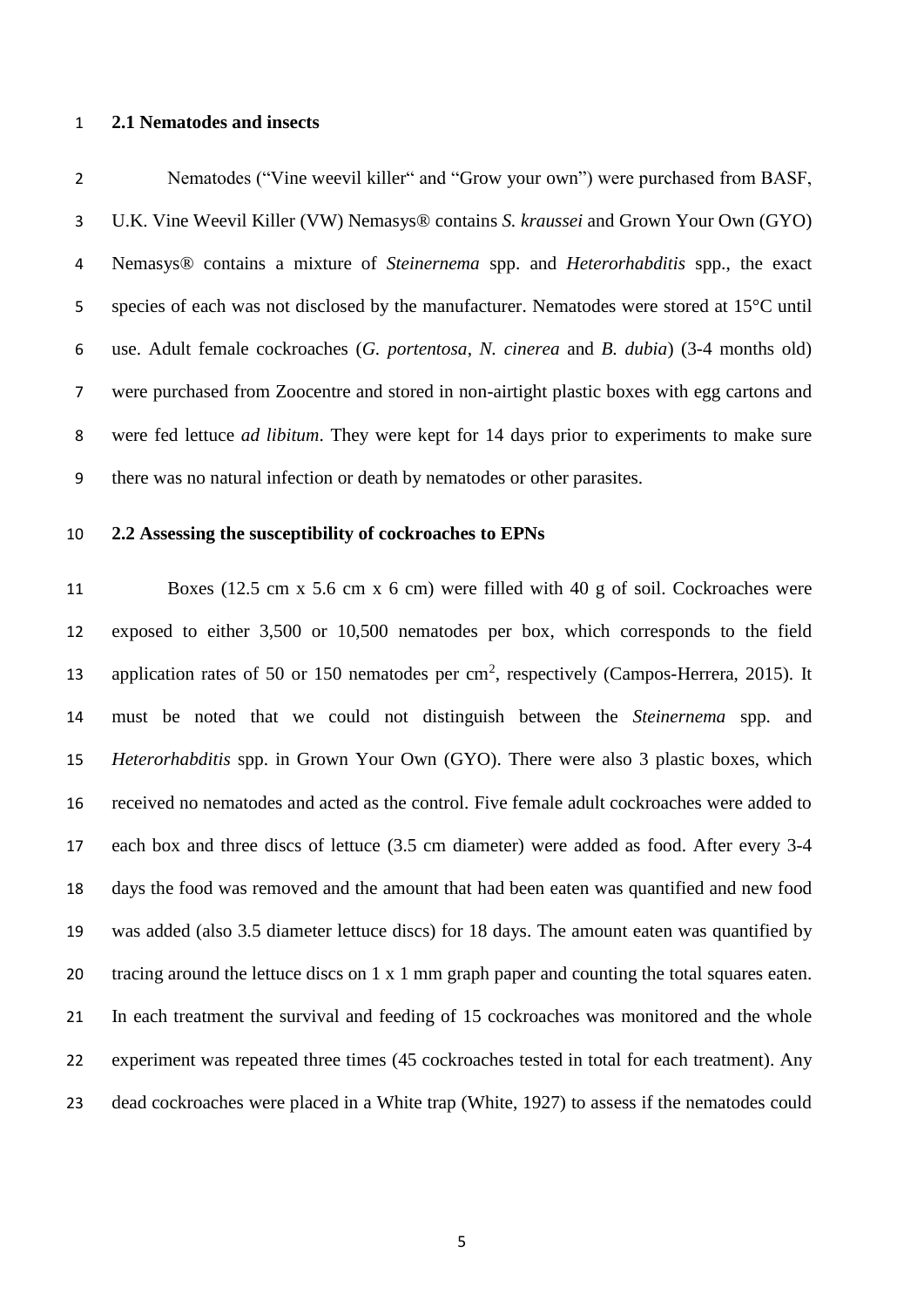reproduce in the cadaver. They were left for 28 days after which the numbers of infective 2 juven iles present in the surrounding water were quantified.

# **2.3 Statistical analysis**

 Survival of cockroaches was assessed using a Two way ANOVA and Tukey's post hoc test. The numbers of nematodes produced in dead cockroaches were compared using a Student's t test. All statistics were performed using www.vassarstats.net.

**3. Results**

# **3.1 Assessment of** *G. portentosa***,** *N. cinerea* **and** *B. dubia* **exposed to EPNs**

 *S. kraussei* was harmless to all three cockroach species (*G. portentosa*, *N. cinerea* and *B. dubia*). There were no significant differences between the survival of each cockroach 11 species exposed to 50 and 150 nematodes per  $\text{cm}^2$  and the controls (P>0.05) (Fig 1). Similarly, as well as having little effect on the survival of the three cockroach species *S. kraussei* did not affect the amount each cockroach had eaten when exposed to 50 and 150 nematodes per  $\text{cm}^2$  after 18 days (P>0.05) (Fig 2).

 To investigate the susceptibility of cockroaches further we concentrated on using *B. dubia* and exposed this species to a combination of *Steinernema* spp. and *Heterorhabditis* spp. 17 at 50 and 150 nematodes per cm<sup>2</sup> for 21 days. In contrast to exposing the cockroaches to *S*. *kraussei*, survival of *B. dubia* was significantly reduced by both doses compared to the control after day 8 (P<0.05) (Fig 3A). There was no significant difference between the 20 survival of *B. dubia* exposed to 50 and 150 nematodes per  $\text{cm}^2$  (P $>0.05$ ). The amount that *B*. *dubia* ate was also significantly less that the control cockroaches after day 4 (P<0.05) (Fig. 3B). Therefore, a combination of EPNs can kill *B. dubia* compared to only *S. kraussei*.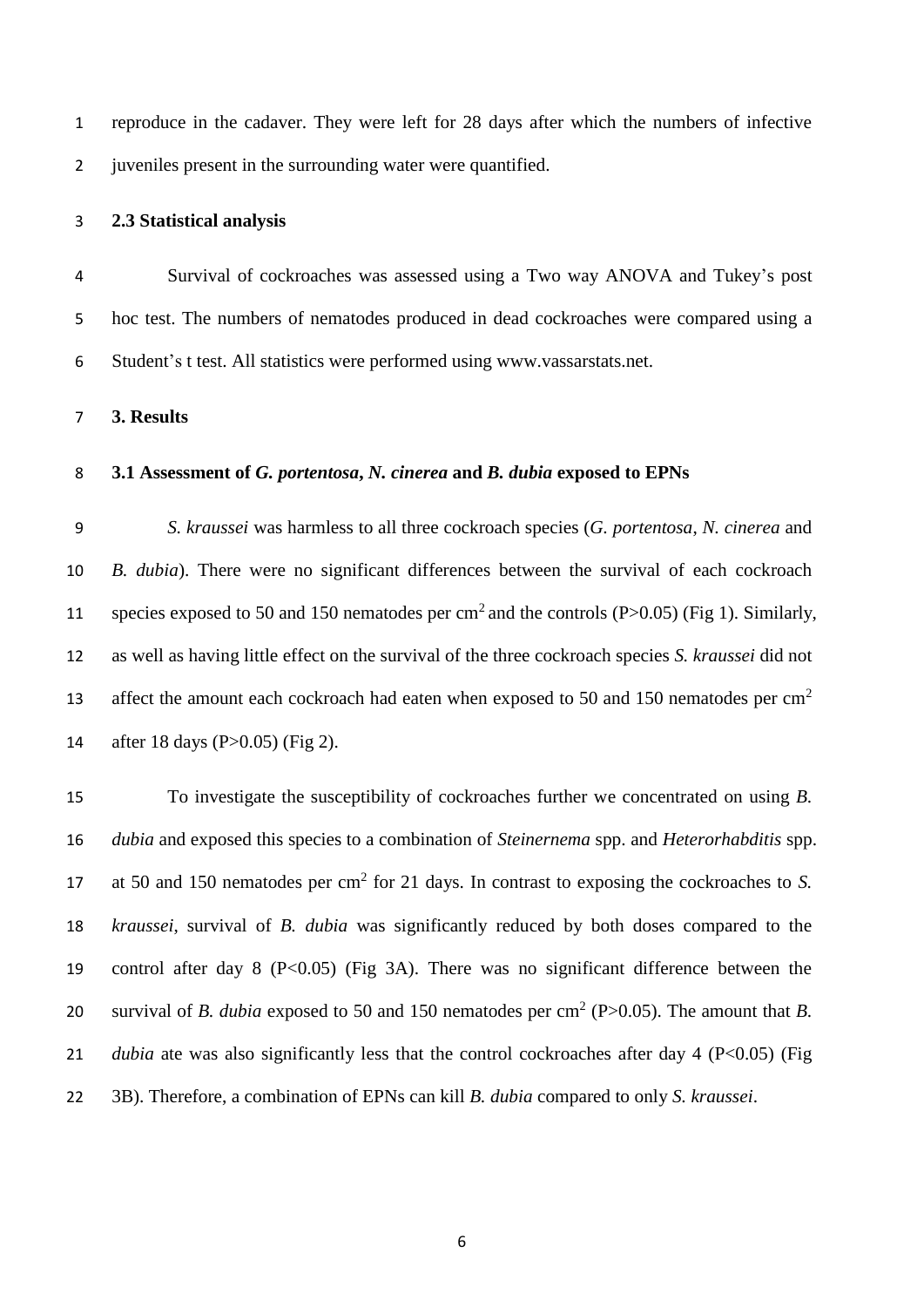# **3.2 Assessment of** *G. portentosa***,** *N. cinerea* **and** *B. dubia* **as suitable hosts for EPN reproduction**

 *S. kraussei* was able to reproduce in *G. portentosa* and *B. dubia* but not *N. cinerea* (Table 1). Seven *N. cinerea* died during infection by *S. kraussei* but after 28 days after being placed in a White trap there were no nematodes produced. In contrast, the combination of nematodes used (*Steinernema* spp. and *Heterorhabditis* spp.) killed cockroaches after 6 days infection and reduced cockroach feeding but also the nematodes were able to reproduce in the cadavers. Specifically, the combination of *Steinernema* spp. and *Heterorhabditis* spp. nematodes were found in great abundance (Table 1) in cockroaches exposed to 50 and 150 10 nematodes per cm<sup>2</sup>, although there was no significant difference between the nematodes produced from cockroaches exposed to each dose (P>0.05).

# **4 Discussion**

 The host range of EPNs when exposed to cockroaches is poorly known and from 4000 cockroach species (Bell, 1981) only several have been tested for their susceptibility to EPNs including *P. brunnea*, *B. germanica*, *P. americana* and *B. orientalis* (Appel et al., 1993; Baker et al., 2012; Corpus and Sikorowski, 1992; Maketon et al., 2010; Morton and Garcia del Pino., 2013; Puza and Mracek, 2010). All of these cockroach species were shown to be susceptible to *S. carpocapsae*, which is different to our results which show that *S. kraussei* was unable to kill *G. portentosa*, *N. cinerea* and *B. dubia*. The reasons for resistance to *S. kraussei* could be due to gender of cockroaches, application techniques or differences in foraging behaviour of EPNs.

 We used female *B. dubia* cockroaches in our experiments, which could have affected our results, as there are differences in the susceptibility of male and female cockroaches to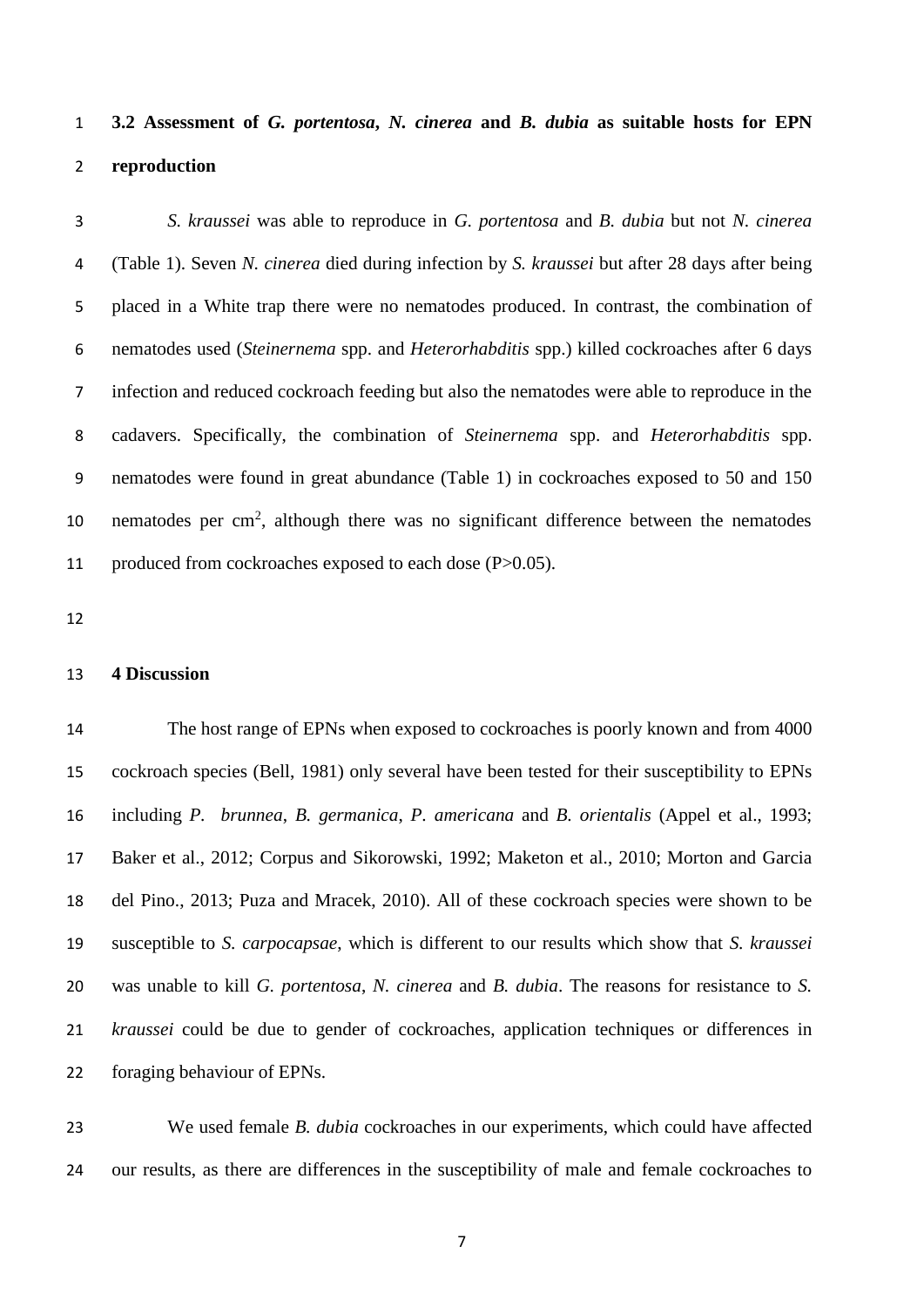EPNs. For example, males of *P. americana*, are killed faster by *S. carpocapsae* than females (Morton and Garcia del Pino, 2013). The reason for this difference in gender susceptibility is unknown but it could be because the male genitalia is easier for EPNs to enter than females, which has been observed in *P. americana* exposed to *S. carpocapsae* (Morton and Garcia- del-Pino, 2013). It has also been suggested that the immune response of female cockroaches is much stronger than males (Sheridan et al., 2000).

 As well as differences in gender susceptibility different application methods of EPNs can affect the survival of cockroaches. For example, *B. germanica* was found to be highly susceptible to *S. kraussei, S. carpocapsae* and *S. affine* when confined in a 1.5 ml Eppendorf tubes or applied directly onto the body of the cockroach (El-Kady et al., 2015; Puza and Mracek, 2010; Skierska et al, 1976) but when placed in Petri dishes the cockroaches were found to be highly resistant, as they were able to detect the nematodes and avoid areas where they were present (Puza and Mracek, 2010). Similarly, Ahmad et al. (2010) showed that when added to Petri dishes *P. americana* was resistant to *S. masoodi*. As well as avoidance behaviour cockroaches, such as *P. americana*, have the ability to groom their legs and displace EPNs (Koehler et al., 1992; Morton and Garcia-del-Pino, 2013). These studies demonstrate the importance of direct contact of nematodes to the cockroach body and that cockroaches have the ability to detect and avoid EPNs and to groom away any invading nematodes.

 Foraging behaviour and the ability to detect and avoid host-associated cues may also play a role in the susceptibility of insects. For example, it has been shown that from several EPNs tested, *S. scapterisci* responded best to cricket and cricket-derived odorants and was the most pathogenic species to cricket hosts (Dillman et al., 2012). In terms of cockroach- associated cues used by EPNs to find hosts these will include: host volatiles, CO2 and soluble cues including faeces (Dillman et al., 2012). Cockroach faeces contains ammonia, which is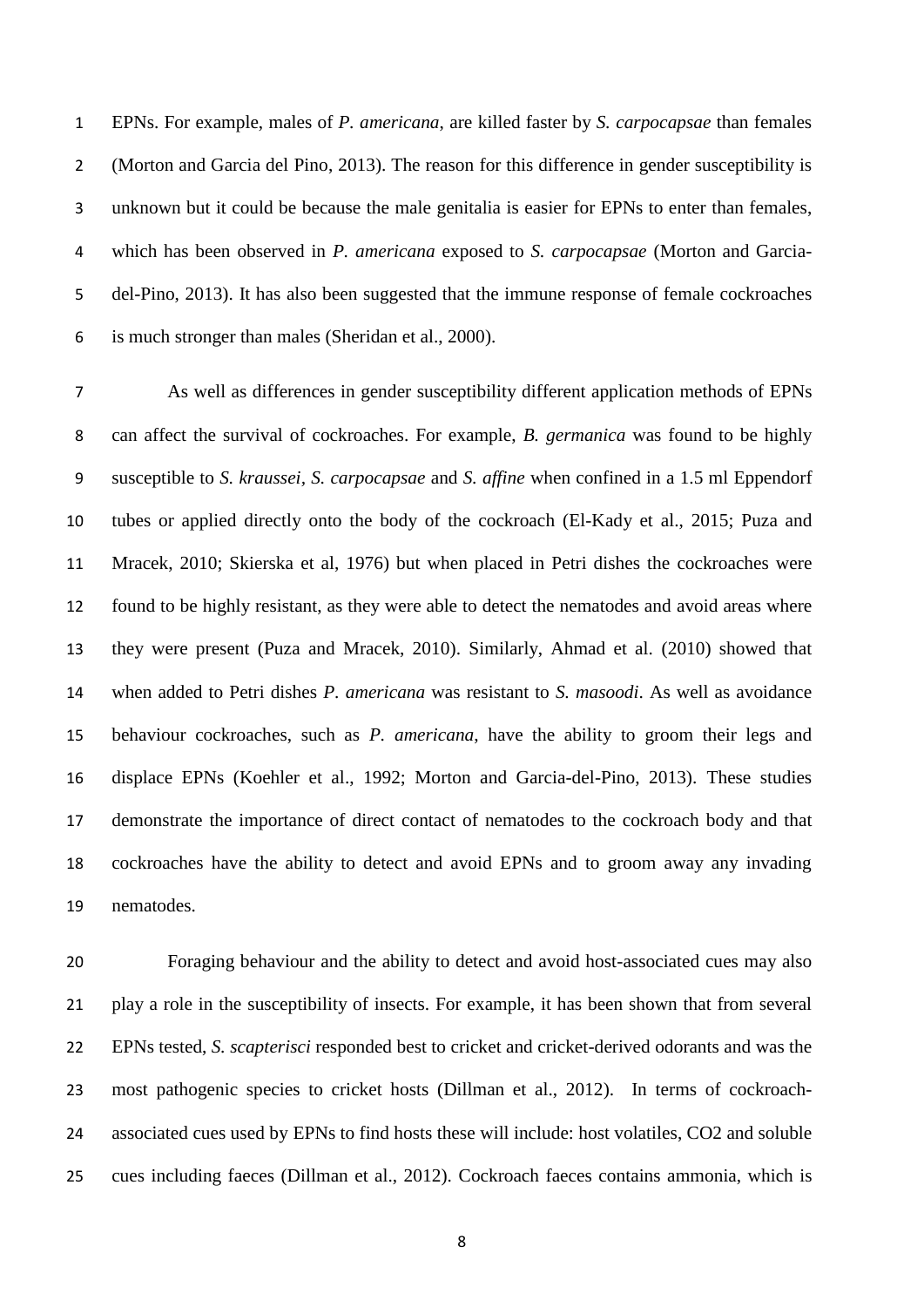repellent to *S. glaseri*, *H. bacteriophora* and *S. carpocapsae* (Grewal et al, 1993a). *Heterorhabditis bacteriophora* and *H. zealandica* were found to be the most sensitive to ammonia from both *P. americana* and *B. germanica*, which hindered the infection of these cockroaches by the nematodes (Zervos and Webster, 1989; Grewal et al 1993a). Some EPN species, such as *S. scapterisci*, are able to successfully parasitise adult cockroaches (*B. germanica*) due to being less sensitive to the ammonia of cockroach faeces (Grewal et al 1993b). These differences in behaviour exposed to host cues would ultimately affect the infection of cockroaches by nematodes if they were innately averted from ammonia containing faeces. However, aversion behaviour could be reduced by adding a polymer to nematodes during application to increase nematode contact with cockroaches. For example, Schroer et al. (2005) showed that by adding a surfactant-polymer to *S. carpocapsae* it significantly increased their efficacy in controlling *Plutella xylostella*.

 We found that a combination of *Steinernema* and *Heterorhabditis* spp. could kill *B. dubia* (although 35-40% of cockroaches were still alive after treatment). Other studies have successfully shown that a mixture of EPN species can be more efficient than application of single species. Neumann and Shields (2008) showed that a combination of *S. carpocapsae*  and *H. bacteriophora* provided significant protection against the alfalfa snout beetle (*Otiorhynchus ligustici*) and reduced survival of the larvae more than *S. carpocapsae* alone. Presumably, the combination of the bacterial symbionts of each nematode (*Photorhabdus* spp. and *Xenorhabdus* spp.) (Forst et al., 1997) were too toxic for *B. dubia* compared to the introduction of *Xenorhabdus* species by *S. kraussei* alone.

 We have shown that *G. portentosa*, *N. cinerea* and *B. dubia* are highly resistant to *S. kraussei*, which could be due to differences in gender, application techniques or nematode foraging behaviour. However, when *B. dubia* was exposed to a combination of *Steinernema*  spp. and *Heterorhabditis* spp. they were killed and their feeding was strongly inhibited. These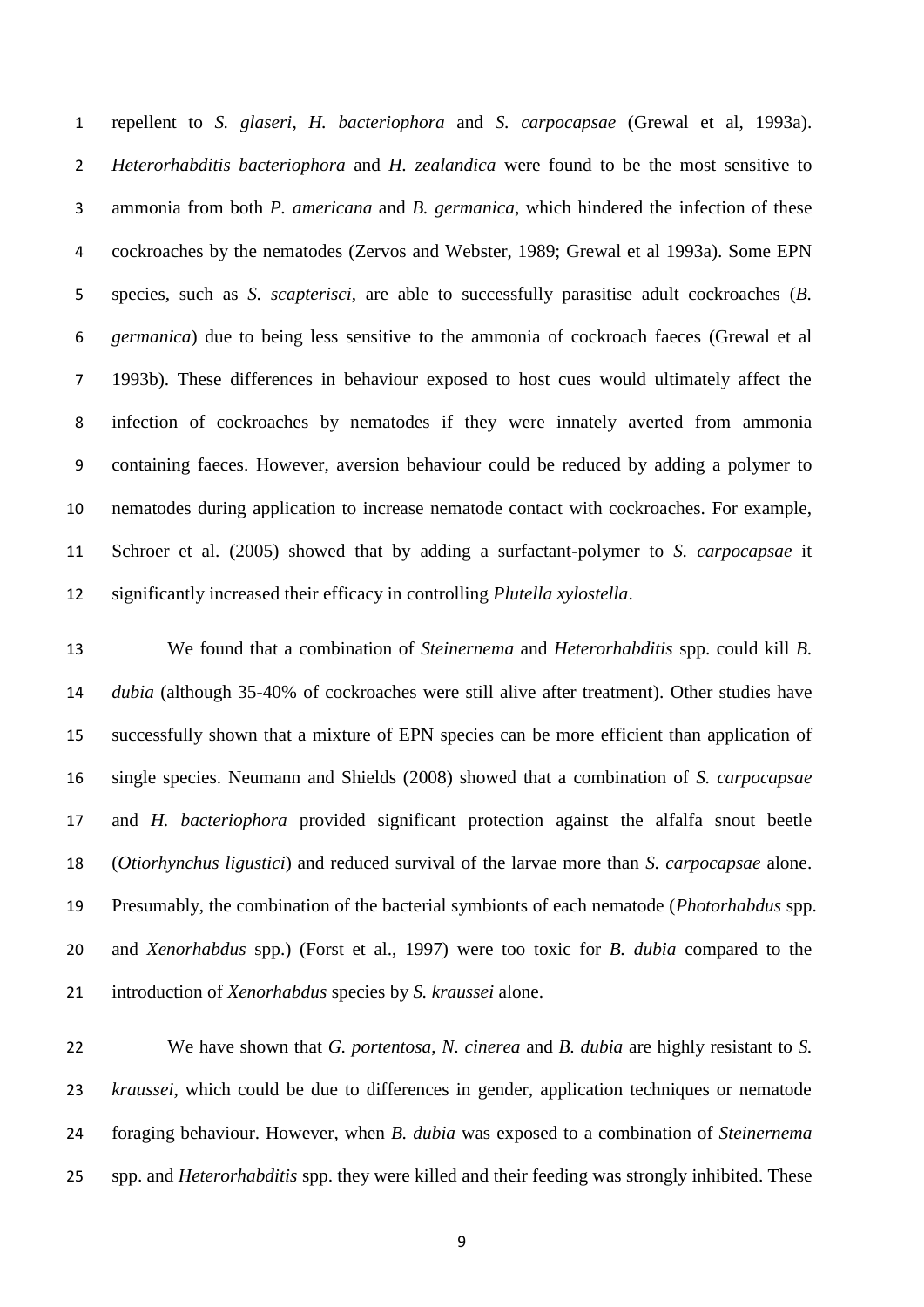results expand the host range of EPNs when exposed to several cockroach species and highlight the ability of these nematodes to cause mortality when used as a combination of genera.

# **References**

 Ahmed. A., Ghosh. A., Schal. C., & Zurek, L. (2011). Insects in confined swine operations carry a large antibiotic resistant and potentially virulence enterococcal community. *BMC Microbiology, 11*, 1471-2180.

 Ahmad, R., Hussain, M.A., Shaheen, A. & Ali, S.S. (2010). Susceptibility of 23 agriculturally important insect pests to entomopathogenic nematode, *Steinernema masoodi* (Rhabditida: Steinernematidae). *International Journal of Nematology, 20*, 157-161.

 Appel, A.G., Benson, E.P., Ellenberger, J.M. & Manweiler, S.A. (1993). Laboratory and field evaluations of an entomogenous nematode (Nematoda: Steinernematidae) for German cockroach (Dictyoptera: Blattellidae) control. *Journal of Economic Entomology, 86*, 777-784.

 Ahmad, H.A. & Hoffmann, K.H. (2009). Effects of juvenile hormone analogue treatment in adult females of the ovoviviparous cockroach, *Blaptica dubia* (Dictyoptera. Blaberidae). *Invertebrate Reproduction and Development, 58,* 53-59.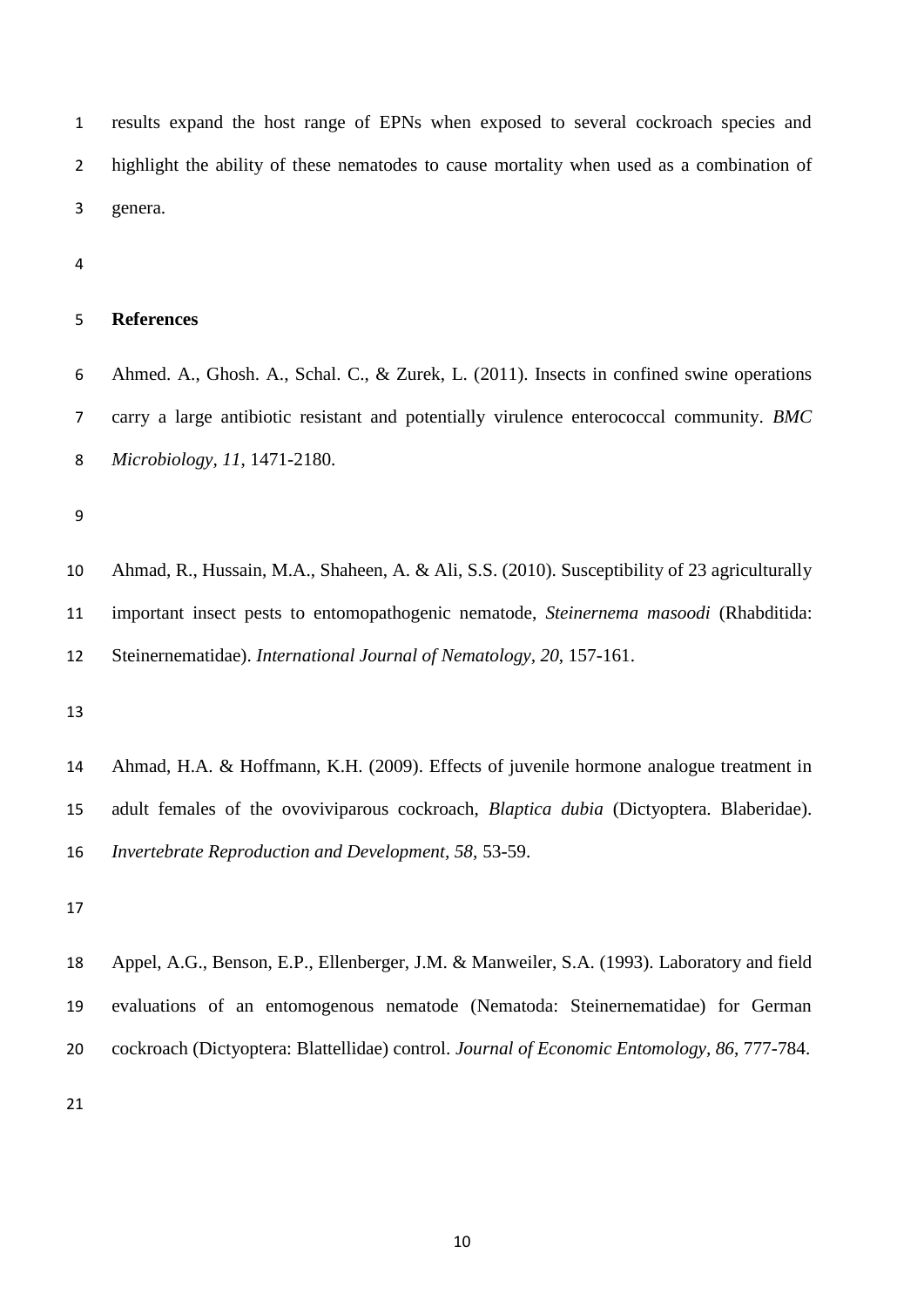| $\mathbf 1$    | Baker, N.R., Ali, H.B. & Gowen, S. (2012). Reproduction of Entomopathogenic nematodes       |
|----------------|---------------------------------------------------------------------------------------------|
| $\overline{2}$ | Steinernema carpocapsae and Heterorhabditis bacteriophora on the German cockroach           |
| 3              | Blatilla germanica at different temperatures. Iraqi Journal of Science, 53, 505-512.        |
| 4              |                                                                                             |
| 5              | Bell, W.J. (1981). The Laboratory Cockroach. Arrowsmith Ltd: U.K.                           |
| 6              |                                                                                             |
| $\overline{7}$ | Campos-Herrera, R. (2015). Nematode pathogenesis of insects and other pests. Springer       |
| 8              | International Publishing Switzerland.                                                       |
| 9              |                                                                                             |
| 10             | Corpus, L.D. & Sikorowski, P.P. (1992). Susceptibility of Periplaneta brunnea (Dictyoptera; |
| 11             | Blattidae) to the nematode Steinernema carpocapsae (Rhabditida: Steinernematidae). Journal  |
| 12             | of Medical Entomology, 29, 707-710.                                                         |
| 13             |                                                                                             |
| 14             |                                                                                             |
| 15             | Dillman, A.R., Guillermin, M.L., Ha Lee, J., Kim, B., Sternberg, P.W & Hallem, E.A. (2012). |
| 16             | Olfaction shapes host-parasite interactions in parasitic nematodes. Proceedings of the      |
| 17             | National Academy of Sciences of the United States of America, 109, 35                       |
| 18             |                                                                                             |
| 19             | Eggleston, P.A. & Arruda, L.K. (2001). Ecology and Elimination of Cockroaches and           |
| 20             | Allergens in the Home. Journal of Allergy and Clinical Immunology, 107, 422-429.            |
| 21             |                                                                                             |
| 22             | El-Kady, G.A., El-Badry, Y.S., El-Bahrawy, A.F., El-Sharabasy, H.M. & Mahmoud, M.F.         |
| 23             | (2015). Evaluation of Entomopathogenic Nematode, Steinernema carpocapsae against the        |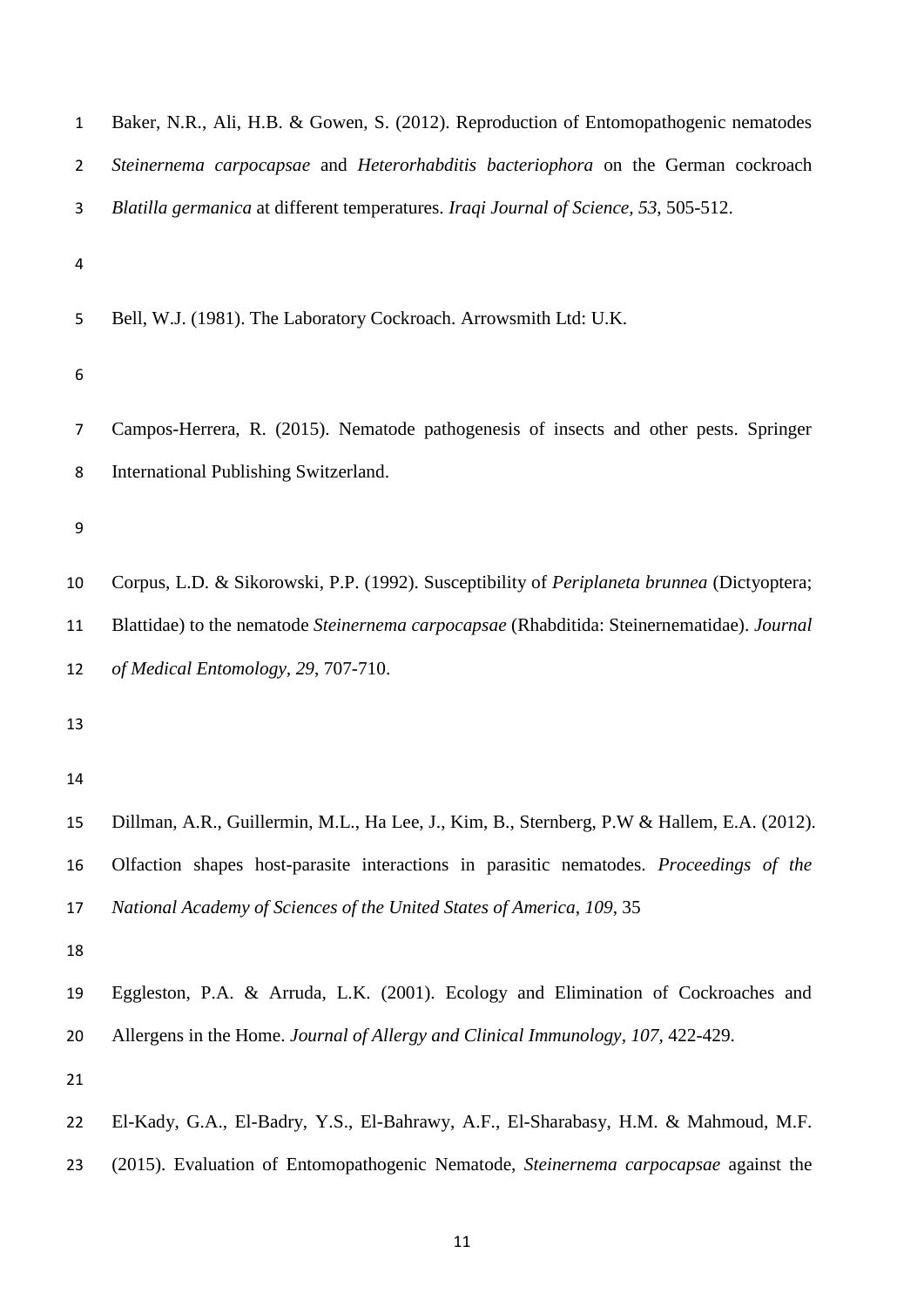| $\mathbf{1}$   | German Cockroach, Blattella germanica (L.) under Laboratory Conditions. Egyptian Journal |
|----------------|------------------------------------------------------------------------------------------|
| $\overline{2}$ | of Biological Pest Control, 25, 355-358.                                                 |
| 3              |                                                                                          |
| 4              | Forst, S., Dowds, B., Boemare, N. & Stackebrandt, E. (1997). Xenorhabdus spp. and        |
| 5              | Photorhabdus spp.: bugs that kill bugs. Annual Review of Microbiology, 51, 47-72.        |
| 6              |                                                                                          |
| 7              | Gaugler, R. (2002). Entomopathogenic Nematology. CABI: U.K.                              |
| 8              |                                                                                          |
| 9              | Grewal, P.S., De Nardo, E.A.B. & Aguillera, M.M. (2001). Entomopathogenic nematodes:     |
| 10             | Potential for exploration and use in South America. Neotropical Entomology, 30, 191-205. |
| 11             |                                                                                          |
| 12             | Grewal, S.P., Gaugler, R. & Selvan, S. (1993a). Host recognition by entomopathogenic     |
| 13             | nematodes: Behavioural response to contact with faeces. Journal of Chemical Ecology, 17, |
| 14             | 1217-1229.                                                                               |
| 15             |                                                                                          |
| 16             | Grewal, P.S., Gaugler, R., Kaya, H.K. & Wusaty, M. (1993b). Infectivity of the           |
| 17             | entomopathogenic nematode Steinernema scapterisci (Nematoda: Steinernematidae). Journal  |
| 18             | of Invertebrate Pathology, 62, 22-28.                                                    |
| 19             |                                                                                          |
| 20             | Kambhampati, S. Alleman, A. & Park, Y. (2013). Complete genome sequence of the           |
| 21             | endosymbiont Blattabacterium from the cockroach Nauphoeta cinerea<br>(Blattodea:         |
| 22             | Blaberidae). Genomics, 102, 479-483.                                                     |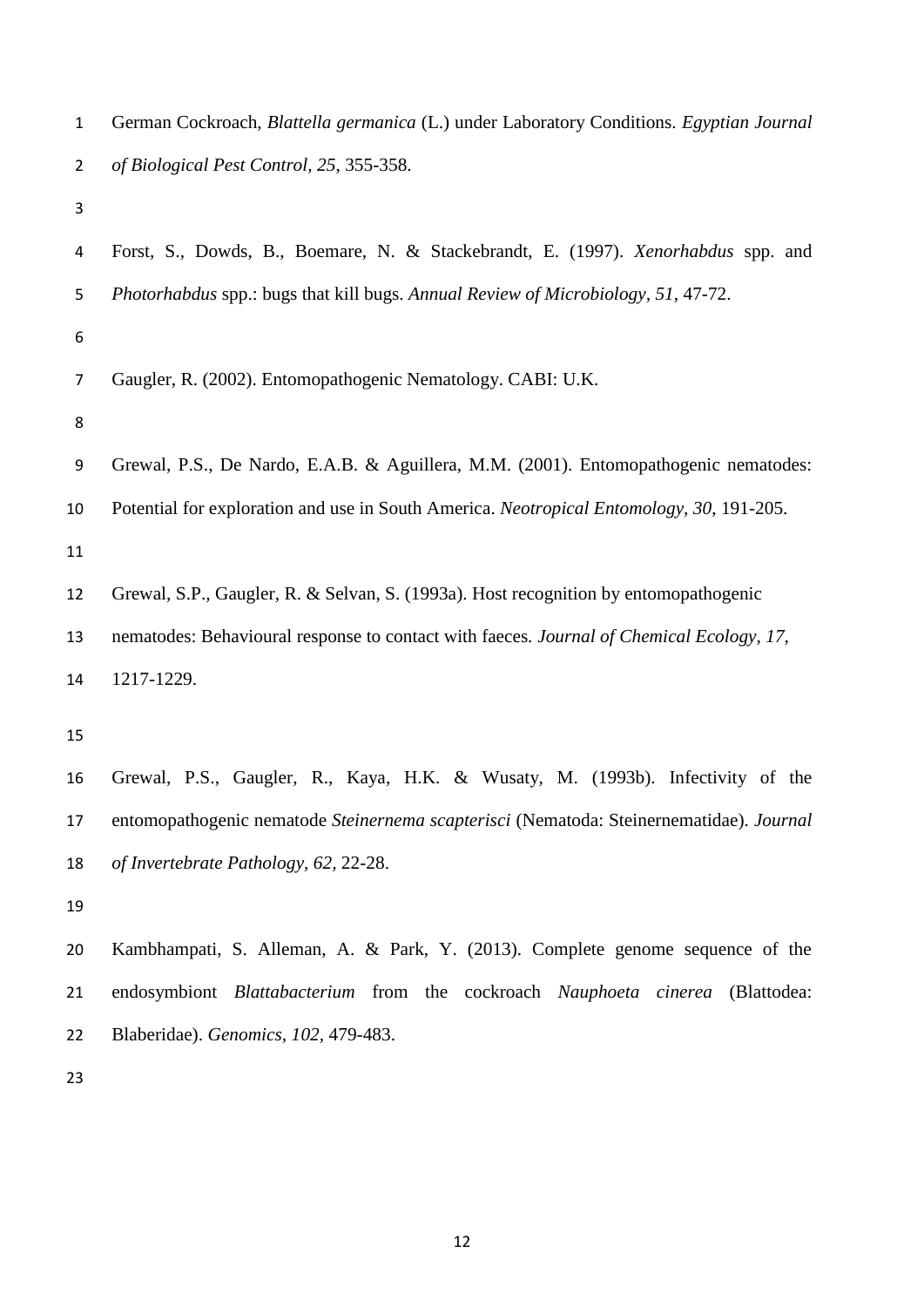| $\mathbf{1}$   | Ko, A.E., Bierman, D.N., Schal, C. & Silverman, J. (2015). Insecticide resistance and      |
|----------------|--------------------------------------------------------------------------------------------|
| $\overline{2}$ | diminished secondary kill performance of bait formulation against German cockroaches       |
| 3              | (Dictyopoter: Blattellidae). Pest Management Science, 72, 1778-1784.                       |
| 4              |                                                                                            |
| 5              | Koehler, P.G., Patterson, R.S. & Martin, W.R. (1992). Susceptibility of cockroaches        |
| 6              | (Dictyoptera: Blattellidae, Blattidae) to infection by Steinernema carpocapsae. Journal of |
| 7              | Economic Entomology, 85, 1184-1187.                                                        |
| 8              |                                                                                            |
|                |                                                                                            |
| 9              | Kou, R., Chou, S-Y, Chen, S-C & Huang, Z.Y. (2009). Juvenile hormone and the ontogeny      |
| 10             | of cockroach aggression. Hormones and Behaviour, 56, 332-338.                              |
| 11             |                                                                                            |
| 12             | Maketon, M., Hominchan, A. & Hotaka, D. (2010). Control of American cockroach              |
| 13             | (Periplaneta americana) and German cockroach (Blattella germanica) by entomopathogenic     |
| 14             | nematodes. Revista Colombiana de Entomologia, 36, 249-253.                                 |
| 15             |                                                                                            |
| 16             | Morton, A. & Garcia del Pino, F. (2013). Sex-related differences in the susceptibility of  |
| 17             | Periplaneta americana and Capnodis tenebrionis to the entomopathogenic nematode            |
| 18             | Steinernema carpocapsae. Journal of Invertebrate Pathology, 112, 203-207.                  |
| 19             |                                                                                            |
|                |                                                                                            |
| 20             | Neumann, G. and Shields, E.J. 2008. Multiple-species natural enemy approach for biological |
| 21             | control of alfalfa snout beetle (Coleoptera: Curculionidae) using entomopathogenic         |
| 22             | nematodes. Journal of Economic Entomology, 101, 1533-1539.                                 |
| 23             |                                                                                            |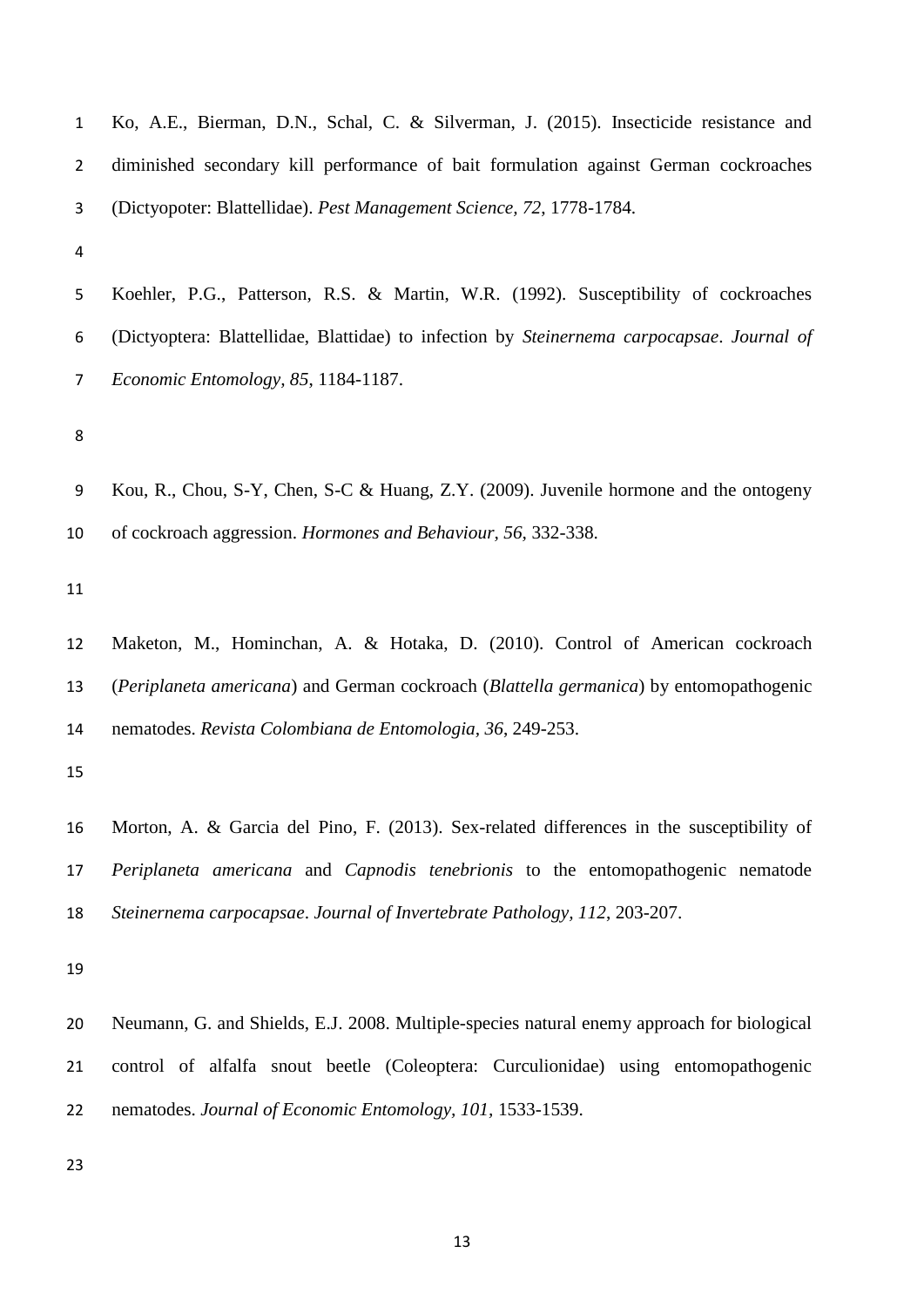| $\mathbf{1}$   | Puza, V. & Mracek, Z. (2010). Does scavenging extend the host range of entomopathogenic          |
|----------------|--------------------------------------------------------------------------------------------------|
| $\overline{2}$ | nematodes (Nematoda: Steinernematidae)? Journal of Invertebrate Pathology, 104, 1-3.             |
| 3              |                                                                                                  |
| 4              | Rosenstrich, D.L., Eggleston, P., Kattan, M., Baker, D., Slavin, R.G., Gergen, P., Mitchell, H., |
| 5              | McNiff-Mortimer, K., Lynn, H., Ownby, D. & Malveaux, F. (1997). The role of cockroach            |
| 6              | allergy and exposure to cockroach allergen in causing morbidity among inner-city children        |
| 7              | with asthma. The New England Journal of Medicine, 336, 1356-1363.                                |
| 8              |                                                                                                  |
| 9              | Rust, M.K., Owens, J.M. & Reierson, D.A. (1995). Understanding and controlling the               |
|                |                                                                                                  |
| 10             | German cockroach. Oxford University Press: New York.                                             |
| 11             |                                                                                                  |
| 12             | Schroer, S., Sulistyanto, D. & Ehlers, R.-U. 2005. Control of Plutella xylostella using          |
| 13             | polymer-formulated Steinernema carpocapsae and Bacillus thuringiensis in cabbage field.          |
| 14             | Journal of Applied Entomology, 129, 198-204.                                                     |
|                |                                                                                                  |
| 15             |                                                                                                  |
| 16             | Sheridan, L.A.D., Poulin, R., Ward, D.F. & Zuk, M. (2000). Sex differences in parasitic          |
| 17             | infections among arthropod hosts: is there a male bias? Oikos, 88, 327-334.                      |
|                |                                                                                                  |
| 18             |                                                                                                  |
| 19             | Skierska, B., Szadziewska, M. & Stanuszek, S. (1976). Laboratory tests for usability of the      |
| 20             | entomophilic nematodes Steinernematidae Chitwood et Chitwood 1937 in biological control          |
| 21             | of some noxious arthropods. Bulletin of the Institute of Maritime and Tropical Medicine in       |

*Gdynia, 27,* 207-227.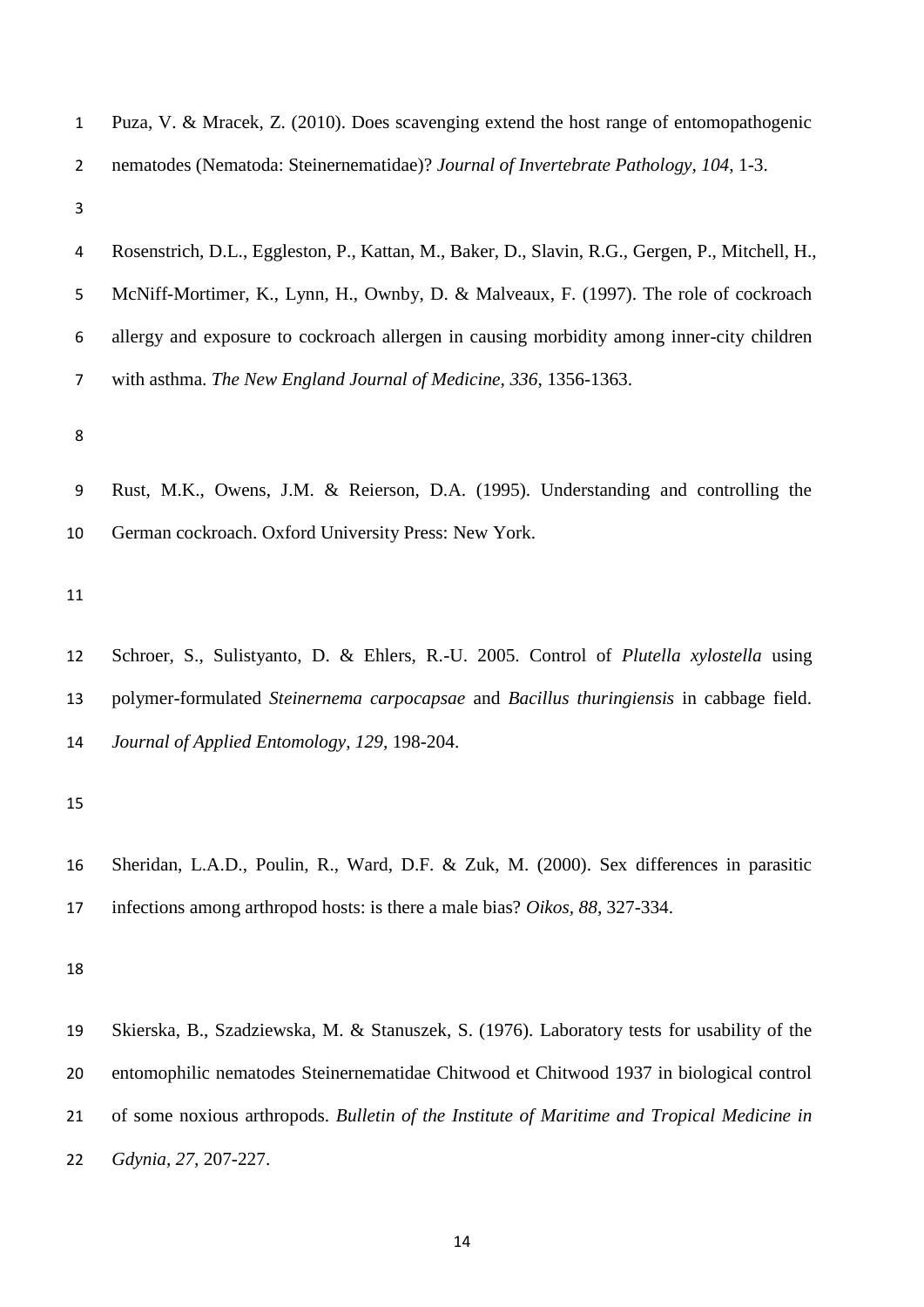| 3              | Journal of Nematology, 27, 529-534.                                                                                |
|----------------|--------------------------------------------------------------------------------------------------------------------|
| 4              |                                                                                                                    |
| 5              | White, G.F. (1927). A method for obtaining infective nematode larvae from cultures. Science,                       |
| 6              | 66, 302-303.                                                                                                       |
| $\overline{7}$ |                                                                                                                    |
| 8              | Yoder, J.A & Grojean, N.C. (1997). Group influence on water conservation in the giant                              |
| 9              | Madagascar hissing-cockroach, Gromphadorhina portentosa (Dictyoptera: Blaberidae).                                 |
| 10             | Physiological Entomology, 22, 79-82.                                                                               |
| 11             |                                                                                                                    |
| 12             | Zervos, S. & Webster, J.M. (1989). Susceptibility of the cockroach Periplaneta americana to                        |
| 13             | Heterorhabditis heliothidis (Nematoda: Rhabditidae) in the laboratory. Canadian Journal of                         |
| 14             | Zoology, 67, 1609-1611.                                                                                            |
| 15             |                                                                                                                    |
| 16             |                                                                                                                    |
| 17             |                                                                                                                    |
| 18             | <b>Figure legends</b>                                                                                              |
| 19             | Fig 1: Survival of G. portentosa (A), N. cinerea (B) and B. dubia (C) exposed to 0 (black),                        |
| 20             | 50 S. kraussei per cm <sup>2</sup> (grey) and 150 S. kraussei per cm <sup>2</sup> (black dashed) for 21 days. Bars |
| 21             | represent $\pm$ one standard error.                                                                                |
| 22             |                                                                                                                    |
|                |                                                                                                                    |

Smart, Jr. G.C. (1995). Entomopathogenic Nematodes for the Biological Control of Insects.